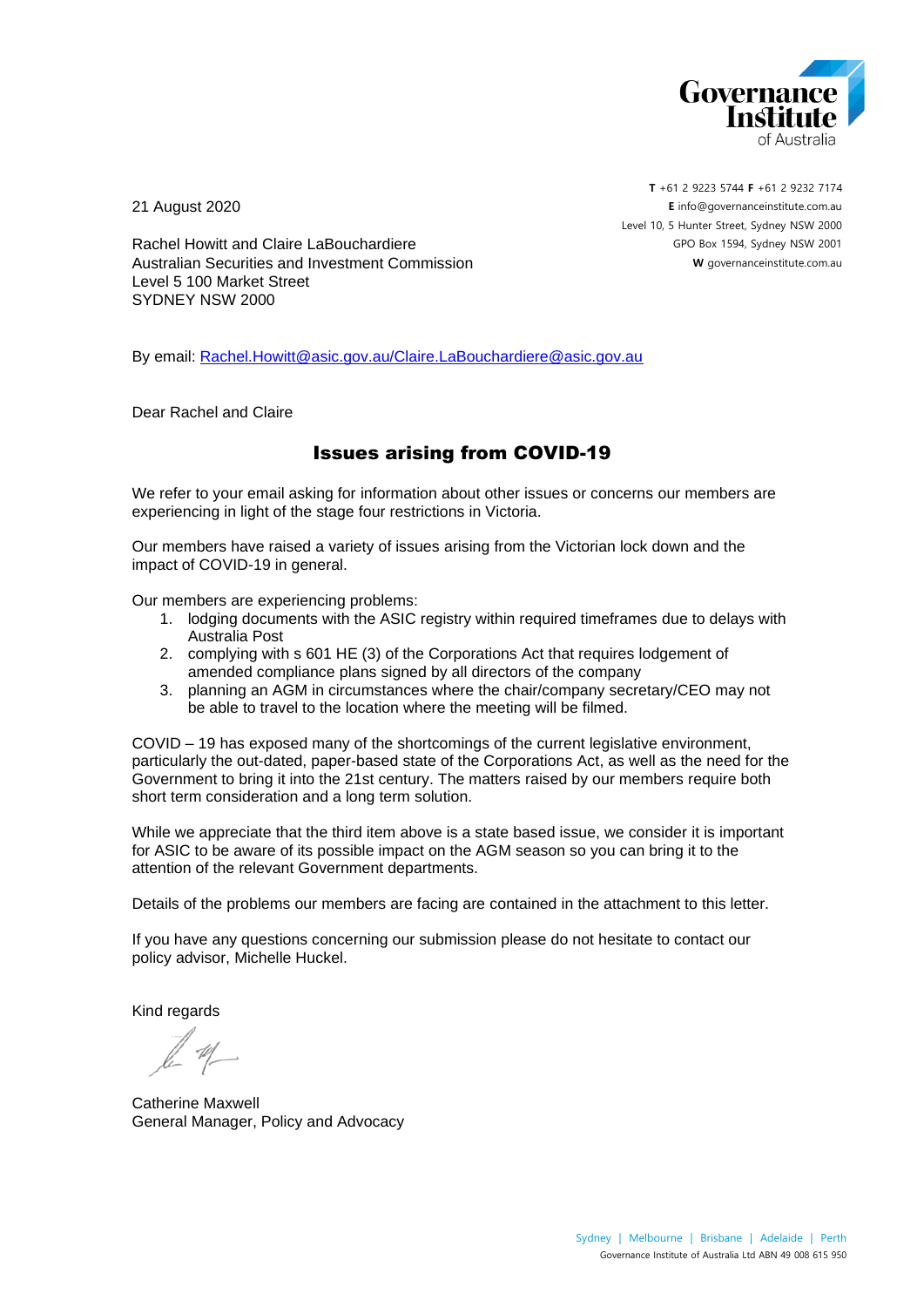# **1. Impact of Australia Post delays**

Current delays in the delivery of post is impacting on companies' ability to comply with Corporations Act notice and lodgement requirements.

These sections of the Act were introduced when mail routinely arrived within 3 days of posting. Australia Post has introduced a new delivery schedule in response to the dramatic increase in parcel post during the COVID-19 pandemic. Letters in metropolitan areas are only delivered every second day and the public has been told to allow five days for intrastate posting. A standard letter service now takes an extra 1-2 business days in most cases to reach its addressee. Our Western Australian members advise that it takes 10 days for an express post delivery from Perth to ASIC's post office box.

The assumptions upon which the Corporations Act notice and lodgement requirements are based should be reviewed and an electronic alternative made available. Section 601 HE (3) of the Corporations Act discussed below, is an example of a lodgement requirement that needs immediate change.

## **2. Section 601HE(3) of the Corporations Act – adoption of new or amended compliance plans – requirement of signatures of every director**

Managed investment schemes (MISs) of A-REITs and AFSL entities are required to have an ASIC-registered compliance plan. Some companies have several MISs, each with their own compliance plan. Compliance plans are required to be reviewed annually and may be amended (by a board resolution) as a result of that review or where new legislation necessitates an amendment.

Every new or amended compliance plan must be lodged with ASIC within 14 days of the board's approval resolution. To be accepted and registered by ASIC, it must be signed by every director and the 'wet ink' version sent to ASIC in Victoria by post.

#### **The process before Covid-19**

Prior to COVID-19 our members advise that the only way they could ensure compliance with the requirements of section 601 HE (3) of the Corporations Act was:

- if all directors attended the board meeting in person (this assumes no apologies)
- the resolution was passed without change
- all directors signed the cover page before leaving the meeting
- the company secretary posted the new compliance plan to ASIC immediately by express post making sure to use the postal tracking service.

As a result, it was challenging for companies to comply with the 14 day time period, particularly if they had to send documents interstate.

## **Impact of Covid-19**

COVID-19 has resulted in section 601 HE (3) becoming unworkable. The section requires amendment immediately and any change must be permanent to ensure companies can comply with the provision.

We have received feedback from one member whose company is delaying the amendment of a compliance plan as they cannot meet the 14 day lodgement deadline while their board meetings are being held online, some directors are in a Victorian lock-down and the postal service suffers from delays.

By way of example, a company with nine directors would need to undertake the following steps to comply with the provision: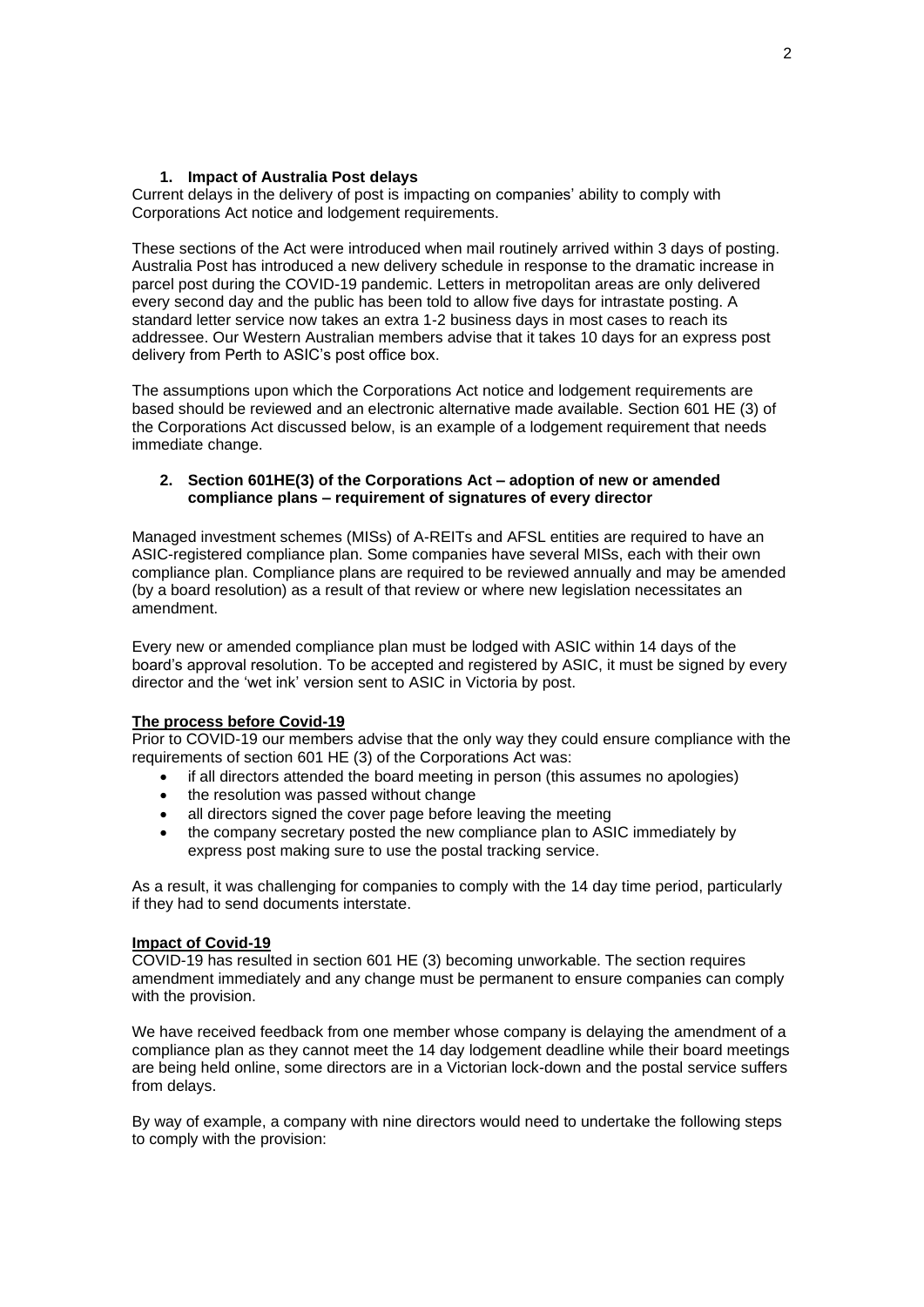- All nine directors attend the Board meeting by videoconference and pass the resolution to amend the plan.
- The company secretary prints out the signing page (which must show the date the resolution was passed and allow nine space for signatures).
- The company secretary posts the signing page to the first of the nine directors and asks them to sign the cover and pass it on by post to the next director on the list. This may not be possible where directors are in stage 4 lockdown in Victoria or are subject to quarantine.
- This will take longer if there are overseas directors.

Until the amended plan is received by ASIC with original signatures from all directors, it cannot be registered and does not take effect. The company must operate under the superseded plan until the amended plan is registered. This may result in a company operating a scheme in a non-compliant manner if the reason for the amendment was for compliance purposes.

It cannot be assumed that post COVID-19, companies will revert to holding physical board meetings. Feedback from our members is that post COVID-19, companies are more likely to hold virtual meetings. The assumption upon which compliance with section 601 HE (3) is based will no longer apply.

We also question why an administrative document such as a compliance plan requires signature by every member of the board.

Section 601 HE (3) is unworkable in any circumstance.

#### **We recommend** that:

- the Corporations Act be amended to enable the company secretary to sign the cover sheet attesting to the fact that it has been approved by the board on a particular date.
- The lodgement deadline be extended to one month to allow for Covid-19 movement restrictions and postal delays.
- ASIC accept lodgement of the document online or by email.

# **3. Holding an AGM during stage 4 lockdown – impact on those required to facilitate the meeting**

We anticipate that most companies planning to hold an AGM while restrictions are in place will rely on the Treasurer's Determination and hold their AGM online. Our members have brought to our attention the issues that will arise if chairs/CEO's/company secretaries/support staff are unable to travel to a production studio or registered office for AGM rehearsals and the event itself due to stage 4 restrictions.

By way of example, one of our members is the company secretary of a Western Australian based listed public company with a Melbourne based chair. Given the current border closure and travel restrictions in place for Western Australia, the chair is unable to travel to that state to attend the location where the company's AGM will be filmed. The company's contingency plan is for the chair to travel to the production studio in Melbourne in order for them to rehearse for and chair the virtual AGM. The company is concerned that if a stay at home order is still in place when the AGM is conducted, the chair will not be able to travel to the studio. In this case, the meeting will need to be chaired in the chair's living room or home office. While the production studio has confirmed that they have a permit to work and travel to work (as a TV broadcast and corporate broadcast streaming service) and could set up all the equipment at the chair's home, this is clearly not an ideal situation for a large publicly listed company. It would be preferable from a technical standpoint for the chair to conduct the meeting from a studio.

Similar issues arise for Victorian based companies holding their AGM during a stage 4 lockdown. If the chair/CEO/company secretary are unable to attend either the registered office or the studio, the meeting will need to be filmed from their homes.